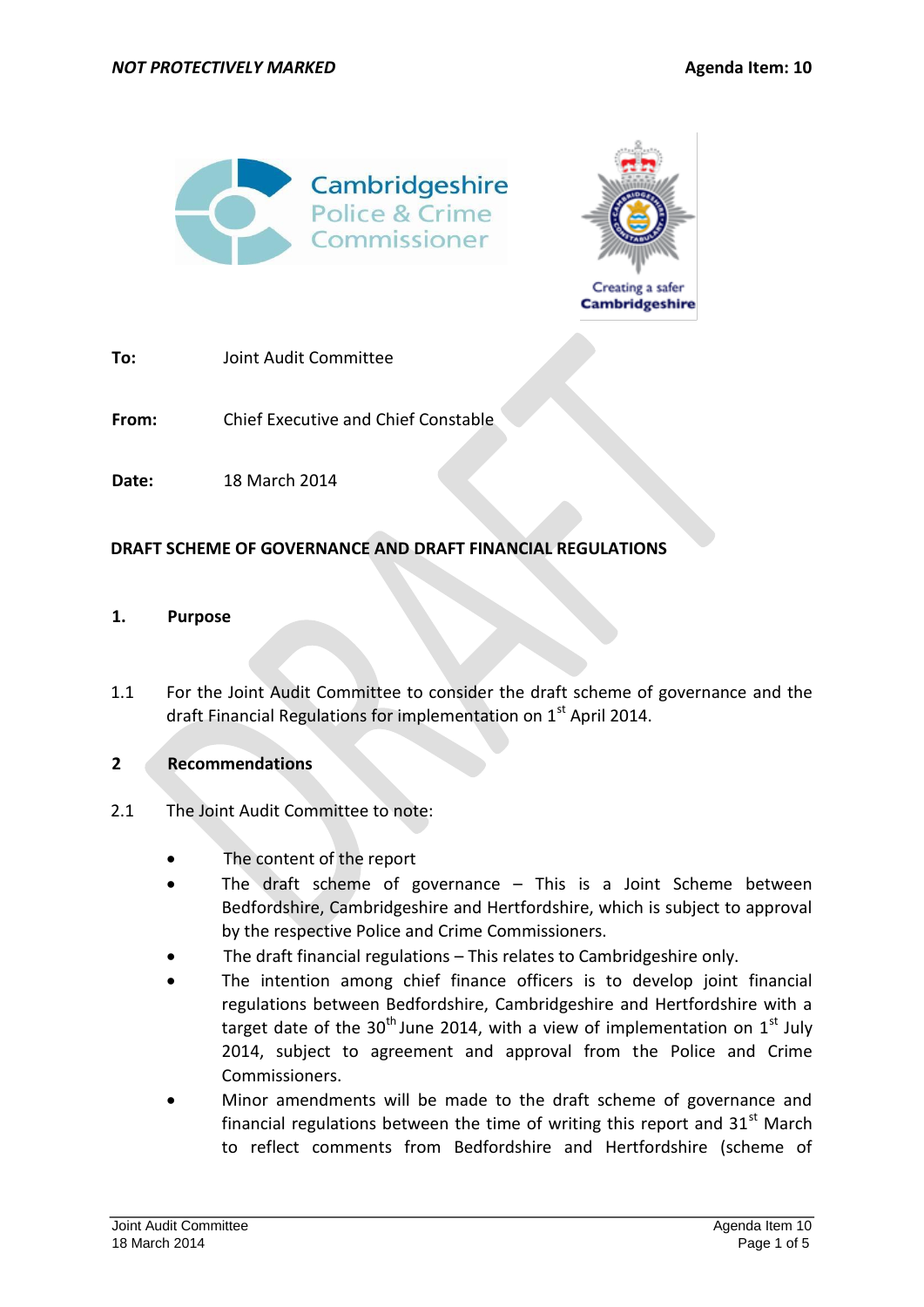governance) and comments from Bedfordshire PCC and Constabulary (financial regulations).

## **3 Introduction**

- 3.1 The Police and Crime Commissioner commenced in Office on 26th November 2012 and took on the responsibility for the employment of all Police Staff, assets, liabilities, contracts and bank accounts which were previously under the responsibility of the Police Authority.
- 3.2 In September 2013 all Police and Crime Commissioners had to submit their intentions of Police Staffing responsibilities (who the employment of staff would reside, Police and Crime Commissioner or Chief Constable). The Home Secretary approved the Draft proposals for Bedfordshire, Cambridgeshire and Hertfordshire. This along with deciding whom assets, liabilities, contracts and bank accounts reside with is known as "Stage 2 Transfers".
- 3.3 Cambridgeshire submitted its final stage 2 staffing transfer schemes by the Home Office deadline of the  $6<sup>th</sup>$  March 2014 for approval.
- 3.4 As a result of certain responsibilities being transferred to the respective constabulary chief constables, the current scheme of governance is required to be updated for the 1st April 2014 to reflect the responsibilities of the Police and Crime Commissioners, Chief Constable and Chief Officers, as well as the consents (giving of authority) to the chief constable by the Police and Crime Commissioner.
- 3.5 The 3 Police and Crime Commissioners (Bedfordshire, Cambridgeshire and Hertfordshire) have decided to use this as an opportunity to explore the possibility to adopt one scheme of governance /consent between the 3 authorities.

# **4 Draft Scheme of Governance**

- 4.1 The draft scheme of governance has been developed in conjunction with Bedfordshire and Hertfordshire to establish a joint scheme. This has been undertaken by the respective Chief finance officers and is subject to approval by the respective Police and Crime Commissioners.
- 4.2 The possibility of developing a joint scheme has been enabled by the respective Police and Crime Commissioners adopting the same core principles of:
	- All staff, except those under the direct control of the Police and Crime Commissioner transferring to the Chief Constable
	- All Assets owned by the Police and Crime Commissioner
	- All contracts to be in the Police and Crime Commissioners name
	- One Bank Account under the Police and Crime Commissioner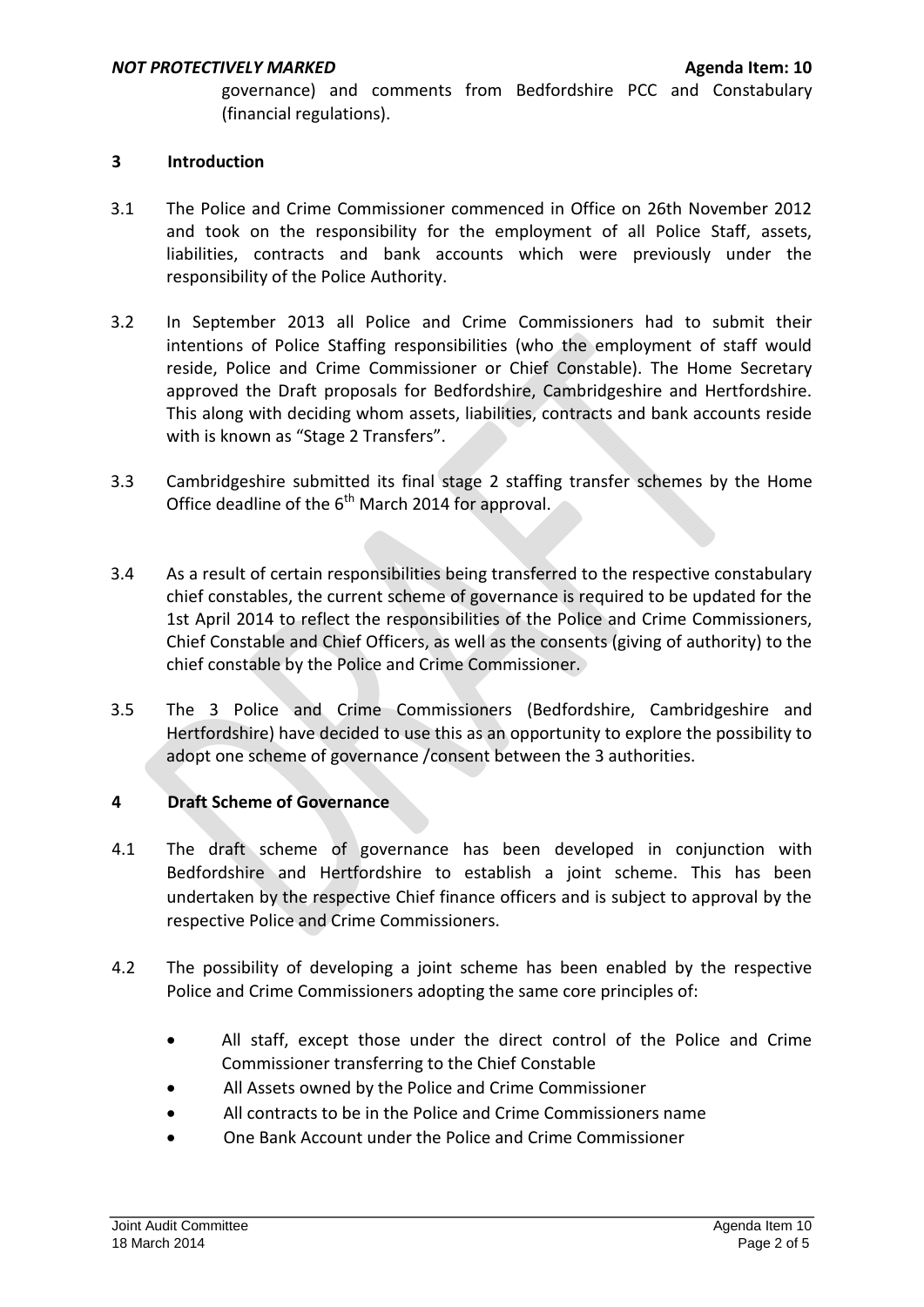#### *NOT PROTECTIVELY MARKED* **Agents Agenda Item: 10**

- 4.3 It is noted that the draft scheme is different in both style and presentation to the current scheme of governance. The scheme has also been amended to reflect some differences in terminology between the 3 Police and Crime Commissioners. Some of the main differences from the current scheme are:
	- The revised scheme:
		- Includes a section on "duty to provide information to the police and crime panel" – This describes how and what information is provided to the panel (particularly in relation to the precept).
		- Enables the Chief Executive to appoint and dismiss OPCC staff.
		- Enables the Chief Executive to settle employment tribunal claims (previously could only "assist in the resolution of claims").
		- Chief Executive has delegated authority for negotiating variation in services with the county council.
		- Chief Executive can appoint technical and general consultants.
		- Includes sections on Deputy Chief Executive/Deputy Chief of Staff which are only relevant to Hertfordshire and Bedfordshire.
		- Defined brief section on Stage 2 Transfers included.
		- The financial claims settlement delegation limits have been removed and included in the draft financial regulations under Section G – Delegated limits.
		- In relation to Chief Executive Delegations Does not refer to delegated authority to exercise the statutory powers of the chief constable for professional standards, which is referred to in the current scheme. However, as the Scheme of Governance is not an exhaustive list, it could be implied within the Chief Executive role.
			- The current scheme mentions specific delegation to the chief constable of car allowances, awards under staff suggestion scheme. The revised scheme covers this by enabling the chief constable to determine allowances.
			- The finance section under the chief constable has been expanded to give detail, where previously it simply referred to the financial regulations. The meaning and intent remain the same.

It should be noted that the above is not an exhaustive list.

4.4 Whilst the Scheme of Governance combines Bedfordshire, Hertfordshire and Cambridgeshire, there is likely to be minor amendments made up to  $31<sup>st</sup>$  March, as the scheme is refined.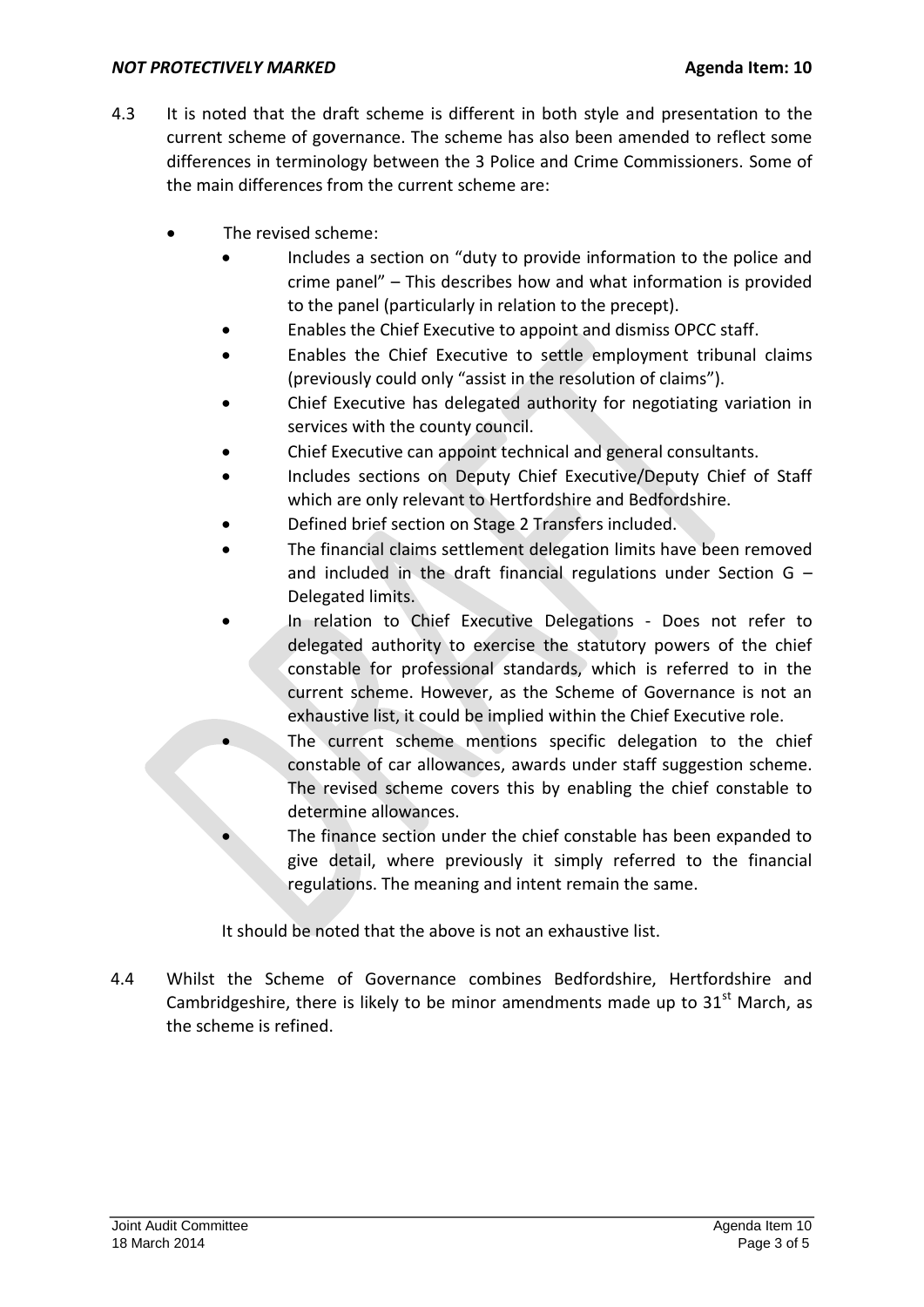#### **NOT PROTECTIVELY MARKED Agents Agents Agenda Item: 10**

### **5 Draft Financial Regulations**

- 5.1 The draft financial regulations are specific to Cambridgeshire and set out the financial regulations that apply to the Police and Crime Commissioner for Cambridgeshire (the Commissioner), all staff in his office, the Chief Constable and police officers and police staff within Cambridgeshire Constabulary having due regard to the overall regulatory framework of their approach to financial management.
- 5.2 It is proposed to make the following amends to the financial regulations, as well as update the referencing to the scheme of delegation:
	- Pg 4 Expanded The Deputy Police and Crime Commissioner section to highlight what functions cannot be delegated by the Police and Crime Commissioner.
	- Pg 5 Removal of Paragraph 39, this is repetitive within the financial regulations
	- Pg 9 Included a section on The Chief Executive and Monitoring Officer which defines the main responsibilities of the Monitoring Officer
	- Pg 25 Included a line on civil claims, to maintain the Chief Executive responsibility for taking, defending and settling civil claims.
	- Pg 37 Para 18 moved from under Chief Constable to Chief Constable CFO. This related to financial instructions for dealing with petty cash which appear to better fit as a responsibility of the Chief Constable CFO.
	- Pg 40 Included section C9 Evidential and Non-Evidential Property This is currently for discussion with the Chief Constable at the time of writing this report  $(7^{th}$  March).
	- Pg 48 Added para 8 Card Holders providing receipted details of all payments
	- Pg 62 Para 18 amended to reflect the Chief Executive responsibility for determining authorised signatories.
	- Pg 66 Included additional bullet point regarding the cumulative value of virements
	- Pg 68 Included Section on Legal claims/settlements which was previously in the Scheme of Governance
	- Pg 71 Included 2 bullet points to cover bodies who can scrutinise the PCC and CC affairs, who were not mentioned in the current financial regulations.
- 5.3 There are also an additional couple of discussion points which are being considered at the time of writing this report as follows:
	- Pg 13 Financial Planning Joint responsibilities of the Commissioner CFO and Chief Constable. This relates to the format and timing of the medium term financial plan and whether this would be more appropriate under the Chief Constable CFO rather than the Chief Constable.